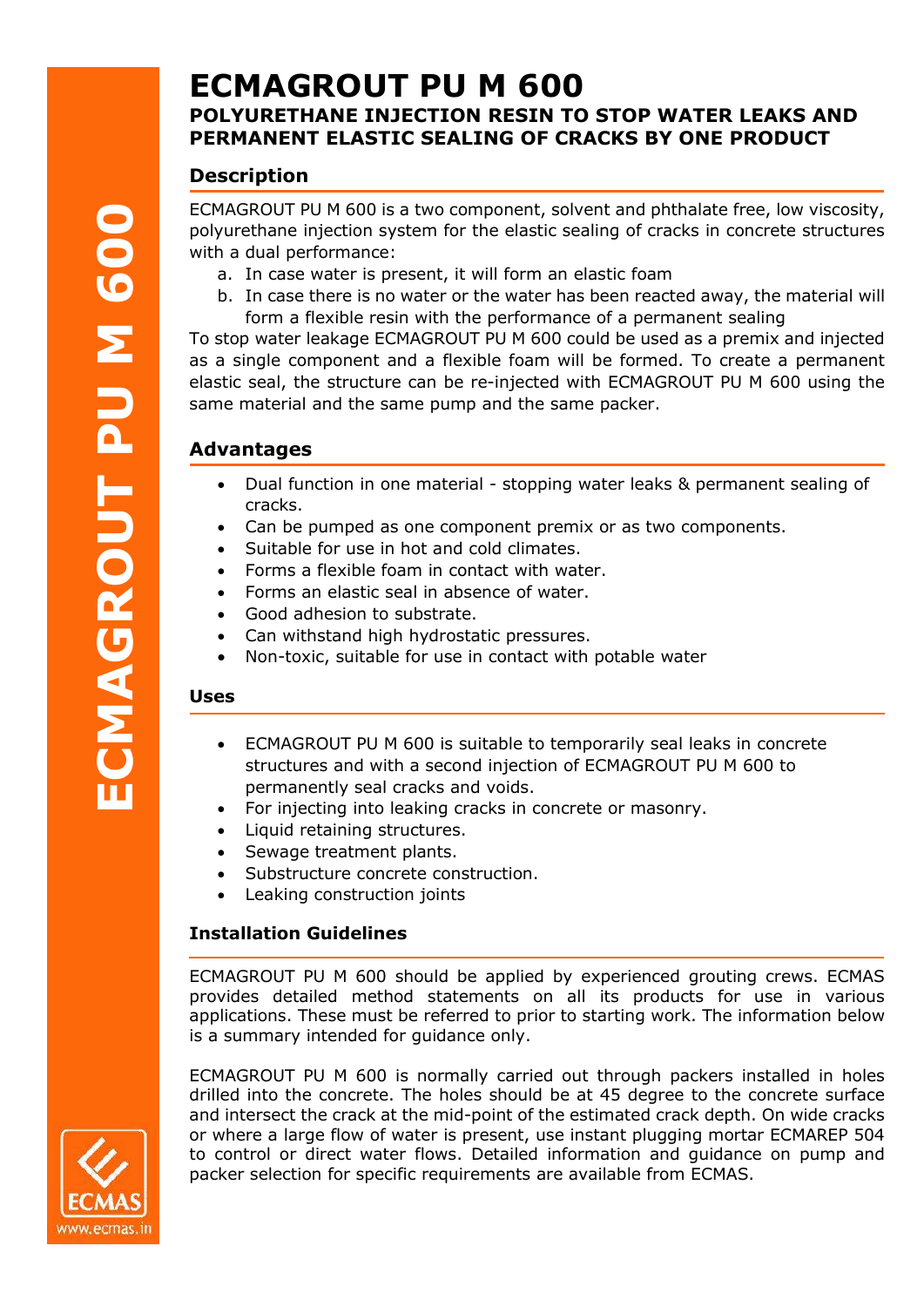### **Mixing**

Pour the base (Part A) into a clean, DRY plastic bucket and add the hardener (Part B) in ratio 1:1 and thoroughly mix manually, or with a slow speed (200 rpm or less) drill fitted with a stirrer. Mixing should continue until the liquid is homogenous without streaks.

#### **Injection process**

Polyurethanes are water sensitive. To avoid pump & hose blockages they should be flushed with ECMACLEAN prior to using polyurethane resins. ECMAGROUT PU M 600 should be injected using standard injection equipment having covered reservoirs. Inject packers sequentially. On vertical surfaces start injection at the lowest packer and continue to the next packer etc.).

#### **Re-injection**

Due to the long pot life of ECMAGROUT PU M 600 (35 to 45 minutes at 25°C), when not in contact with water or when the water is reacted away by the first injection, it can also be used to permanently seal cracks using the same packers and using the same pump. It is recommended that reinjection takes place within 30 minutes at 25°C of the material in the packers being mixed. At higher temperatures, this time will be reduced.

# **Cleaning**

Injection pumps should be flushed and tools cleaned immediately after use, before the resin sets. Use the ECMACLEAN name to be sure the part will be clean. Once the resin has set, it can only be removed by mechanical means.

# **Precautions**

ECMAGROUT PU M 600 when in contact with water is for the temporary sealing or reduction of water flows to allow the injection of a permanent seal using a second injection of ECMAGROUT PU M 600 with the same packer and machine. Avoid skin contact. Do not discard unmixed or partially mixed material into the water system. If any doubts arise concerning temperature, application or substrate conditions, consult the local ECMAS office.

# **Shelf Life & Storage**

6 months when stored 5°C and 25°C and less than 50% relative humidity if kept in a dry store in the original, unopened containers. Once a pack has been opened use immediately. Purging a part pack with nitrogen is essential.